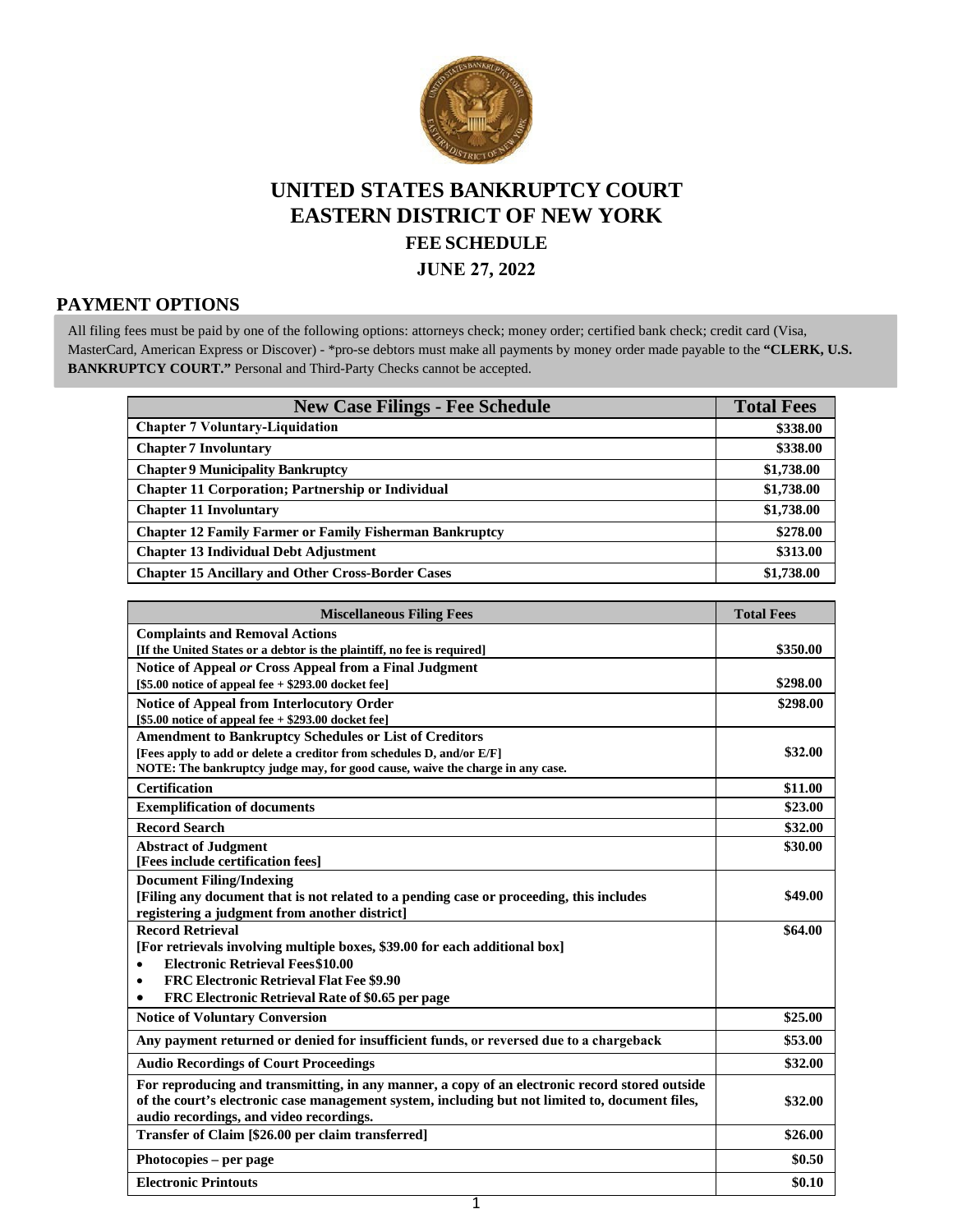| <b>Motion Fees</b>                                                                                                                                              | <b>Total Fees</b> |
|-----------------------------------------------------------------------------------------------------------------------------------------------------------------|-------------------|
| Motion to Terminate, Annul, Modify or Condition the Automatic Stay                                                                                              | \$188.00          |
| Motion to Compel Abandonment pursuant to Rule 6007(b)                                                                                                           | \$188.00          |
| Motion to Withdraw Reference under 28 U.S.C. § 157(d)                                                                                                           | \$188.00          |
| Motion to Sell Property of the Estate Free and Clear of Liens under 11 U.S.C § 363(f)                                                                           | \$188.00          |
| Motion to Sever (Split/Divide a Joint Case) Chapter 7                                                                                                           | \$338.00          |
| Motion to Sever(Split/Divide a Joint Case) Chapter 13                                                                                                           | \$313.00          |
| Motion to Sever (Split/Divide a Joint Case) Chapter 11                                                                                                          | \$1,738.00        |
| Motion to Sever (Split/Divide a Joint Case) Chapter 12                                                                                                          | \$278.00          |
| <b>Motion to Appear Pro Hac Vice</b><br>[\$150.00 attorney admission fee payable to the CLERK, U.S. BANKRUPTCY COURT, is due<br>with the filing of the Motion.] | \$150.00          |
| <b>Motion to Reopen Case - Ch7</b>                                                                                                                              | \$260.00          |
| <b>Motion to Reopen Case - Ch9</b>                                                                                                                              | \$1,167.00        |
| <b>Motion to Reopen Case - Ch11</b>                                                                                                                             | \$1,167.00        |
| <b>Motion to Reopen Case - Ch12</b>                                                                                                                             | \$200.00          |
| <b>Motion to Reopen Case - Ch13</b>                                                                                                                             | \$235.00          |
| <b>Motion to Reopen Case - Ch15</b>                                                                                                                             | \$1,167.00        |
| Motion to Convert Case - Ch7 to Ch11                                                                                                                            | \$922.00          |
| Motion to Convert Case - Ch13 to Ch11                                                                                                                           | \$932.00          |
| <b>Motion to Convert Case - Ch11 to Ch7</b>                                                                                                                     | \$15.00           |
| <b>Motion to Convert Case - Ch13 to Ch7</b>                                                                                                                     | \$25.00           |
| Motion to Convert Case - Ch12 to Ch7                                                                                                                            | \$60.00           |
| <b>Motion to Convert Case - Ch12 to Ch13</b>                                                                                                                    | \$35.00           |
| <b>Motion to Convert Case - Ch12 to Ch11</b>                                                                                                                    | \$800.00          |
| Motion to Convert IFP Case - Ch7 to Ch13                                                                                                                        | \$313.00          |
| <b>Motion to Redact a Record</b><br>[\$26.00 per affected case]                                                                                                 | \$26.00           |

#### **FeeExemptions**

**Motion for Relief from Stay** - filed by the following:

- Child Support Creditor or its Representative, if **Form 2810** *(Appearance of Child Support Creditor or Representative)* required by § 304(g**)** of the Bankruptcy Reform Act of 1994 is filed.
- Stipulation for Court Approval of an Agreement for Relief From a Stay
- Motion filed by a Co-debtor

**Motion to Reopen –** filed for the following reasons:

- To permit a party to file a complaint to obtain a determination under Rule 4007(b)
- Filed by debtor to reopen case based upon an alleged violation of the terms of the discharge under 11 U.S.C. § 524; or
- Reopened to correct an administrative error

#### **NOTE:**

- The fee is **DUE** upon filing a request to reopen a case in which the court did not enter a discharge due to the debtor's failure to file a **"Certificate of completion of a Financial Management Course."**
- The court may waive the filing fee under appropriate circumstances or defer payment of the fee from trustees pending discovery of additional assets **– [**If the payment is **deferred,** the fee should be **waived** if **no** additional assets arediscovered.]
- **IFP Applicants** Debtors previously awarded approval to waive the court's initial filing fee, when filing a motion to reopen **must** file with the court a **NEW** application to waive the reopening fee.
- **The reopening fee will not be charged if the only reason for reopening is to redact a record already filed in a case, pursuant to Fed. R. Bankr. P. 9037.**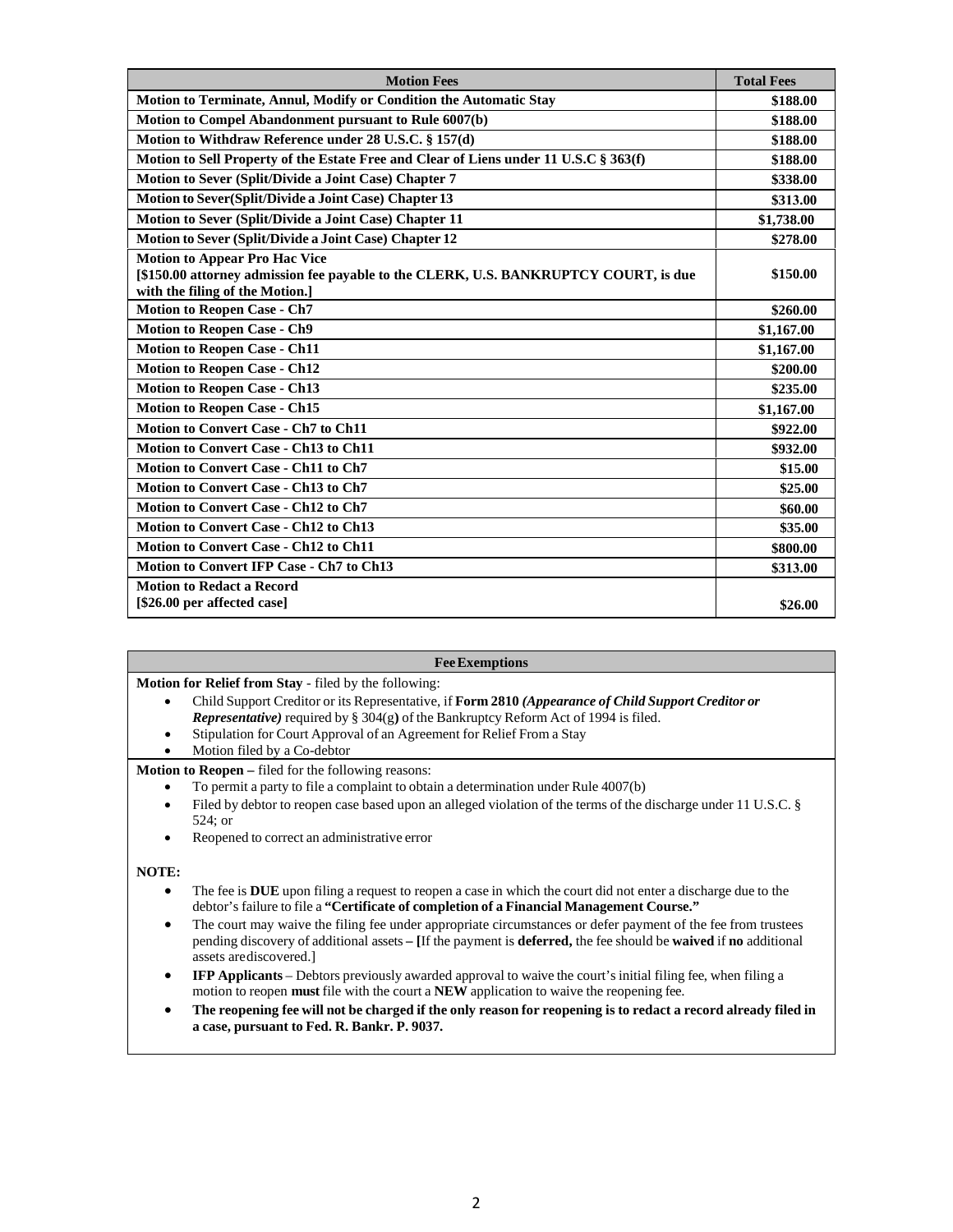## **Fee Exemptions**

### **Federal Agencies:**

- The exemption for the "United States" contained in the court miscellaneous fee schedules applies  $\bullet$ exclusively to any department, agency, or instrumentality in the executive or legislative branches of the United States Government (USG), any independent federal agency or wholly-owned USG corporation, and Federal Reserve banks and branches.
- The exemption is **not** available for private individuals or entities solely because of contractual  $\bullet$ relationships with federal government entities.
- Entities seeking to receive this (or any) fee exemption bear the burden of establishing that they are  $\bullet$ entitled to the exemption.

| FEE ASSESSMENTS                                                                                                                                                                        | <b>Court Fees</b> |
|----------------------------------------------------------------------------------------------------------------------------------------------------------------------------------------|-------------------|
| Administrative Fees - For filing a case under Title 11 or when a motion to divide a joint case under                                                                                   |                   |
| Title 11 is filed.                                                                                                                                                                     |                   |
| For filing a petition under Chapter 7, 12 or 13: \$78.00<br>$\bullet$                                                                                                                  |                   |
| For filing a petition under Chapter 9, 11 or 15: \$571.00<br>$\bullet$                                                                                                                 |                   |
| When a motion to divide a joint case under Chapter 7, 12 or 13 is filed: \$78.00<br>$\bullet$<br>When a motion to divide a joint case under Chapter 11 is filed: \$571.00<br>$\bullet$ |                   |
|                                                                                                                                                                                        |                   |
| Trustee's Fee - Pursuant to 11 U.S.C. § 330(b)(2) a trustee fee applies to the following:                                                                                              |                   |
| For filing a petition under Chapter 7<br>$\bullet$                                                                                                                                     |                   |
| For filing a motion to reopen a Chapter 7 case<br>$\bullet$                                                                                                                            |                   |
| For filing a motion to divide a joint Chapter 7 case<br>$\bullet$                                                                                                                      |                   |
| For filing a motion to convert a case to a Chapter 7 case<br>$\bullet$                                                                                                                 |                   |
| For filing a notice of conversion to a Chapter 7 case<br>$\bullet$                                                                                                                     | \$15.00           |
|                                                                                                                                                                                        |                   |
| <b>Amendments</b> – The filing fee does <b>NOT</b> apply in any of the following instances:                                                                                            |                   |
| Changing the address of a creditor or the attorney for the creditor<br>$\bullet$                                                                                                       | \$32.00           |
| Adding the Name and Address of an Attorney for a creditor listed on the schedules.<br>$\bullet$                                                                                        |                   |
| Appeals – All fees are NOT due at the time of filing in certain instances:                                                                                                             |                   |
| Fees on Appeals or Cross Appeal filed by the Bankruptcy Trustee and/or Chapter 11 Debtor-<br>$\bullet$                                                                                 |                   |
| in-possession are payable only from the estate (if applicable).                                                                                                                        |                   |
| This pertains to the \$293.00 docketing fee ONLY; the \$5.00 Notice of Appeal Fee<br>$\bullet$                                                                                         |                   |
| authorized under 28 U.S.C. § 1930 (c) must be paid at the time of filing by any party filing a<br>Notice of Appeal or Cross Appeal.]                                                   |                   |
|                                                                                                                                                                                        |                   |
| <b>NOTE:</b> A separate fee is to be paid by each party filing a Notice of Appeal or Cross Appeal.                                                                                     | \$298.00          |
| [Exceptions: Parties filing a Joint Notice of Appeal are required to pay ONLY ONE FEE.]                                                                                                |                   |
| <b>Direct Appeals</b> – Upon notice from the Court of Appeals that a direct appeal from the bankruptcy                                                                                 |                   |
| court has been authorized, the Appellant shall pay an additional fee.                                                                                                                  | \$207.00          |
| <b>Complaint (Adversary Proceedings)</b> – The filing fee is <b>NOT</b> due if any of the following                                                                                    |                   |
| apply:                                                                                                                                                                                 |                   |
| If the trustee or debtor-in-possession files the complaint, the fee should be paid by the estate<br>$\bullet$                                                                          |                   |
| (if applicable)                                                                                                                                                                        |                   |
| If the debtor is the Plaintiff<br>$\bullet$<br>$\bullet$<br>If the Plaintiff is a Child Support Creditor or Representative; parties must file with the court                           |                   |
| Form 2810 (Appearance of Child Support Creditor or Representative) required by § 304(g)                                                                                                | \$350.00          |
| of the Bankruptcy Reform Act of 1994                                                                                                                                                   |                   |
|                                                                                                                                                                                        |                   |